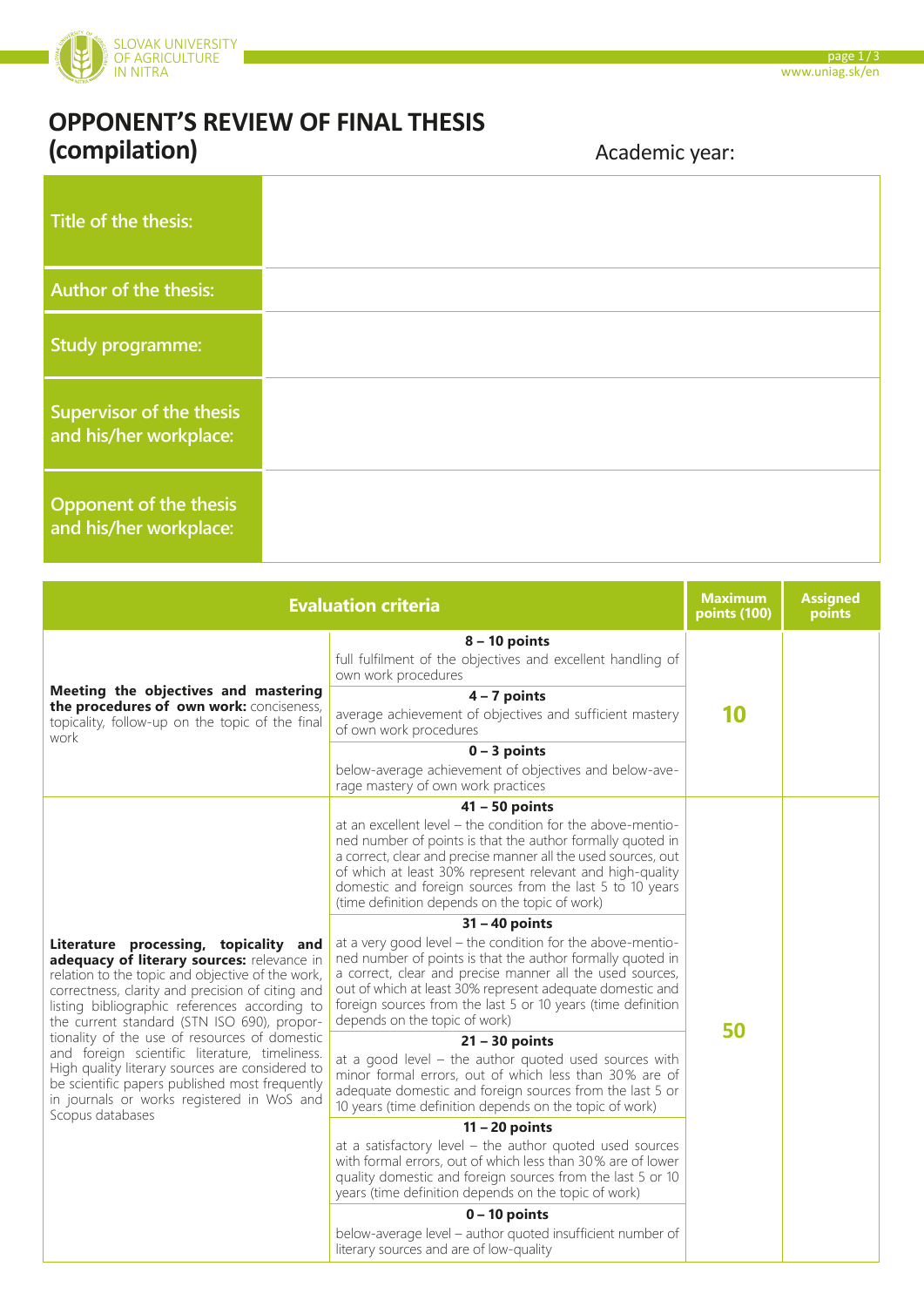

| <b>Evaluation criteria</b>                                                                                                                                                                                                                                                       |                                           |           | <b>Assigned</b><br>points |  |  |  |
|----------------------------------------------------------------------------------------------------------------------------------------------------------------------------------------------------------------------------------------------------------------------------------|-------------------------------------------|-----------|---------------------------|--|--|--|
|                                                                                                                                                                                                                                                                                  | $8 - 10$ points<br>at an excellent level  | <b>10</b> |                           |  |  |  |
| Textual breakdown logic: clarity and layout of text                                                                                                                                                                                                                              | $4 - 7$ points<br>at an average level     |           |                           |  |  |  |
|                                                                                                                                                                                                                                                                                  | $0 - 3$ points<br>below-average level     |           |                           |  |  |  |
|                                                                                                                                                                                                                                                                                  | $14 - 20$ points<br>at an excellent level | 20        |                           |  |  |  |
| The conclusions of the work and their contribution:<br>formulation, clarity, relevance in relation to objectives,<br>benefits for further development of knowledge                                                                                                               | $7 - 13$ points<br>at an average level    |           |                           |  |  |  |
|                                                                                                                                                                                                                                                                                  | $0 - 6$ points<br>below-average level     |           |                           |  |  |  |
| Formal processing of the final work: compliance with                                                                                                                                                                                                                             | $8 - 10$ points<br>at an excellent level  | 10        |                           |  |  |  |
| the structure of work, assessment of the proportionality<br>of the various parts of the work, language and technical                                                                                                                                                             | $4 - 7$ points<br>at an average level     |           |                           |  |  |  |
| processing of the text, correctness of professional termi-<br>nology, overall level of final work in formal terms                                                                                                                                                                | $0 - 3$ points<br>below-average level     |           |                           |  |  |  |
| <b>Total points</b> (maximum number of points is 100)                                                                                                                                                                                                                            |                                           |           |                           |  |  |  |
| <b>Classification</b>                                                                                                                                                                                                                                                            |                                           |           | A                         |  |  |  |
| The resulting classification: $A(1)$ excellent (93 – 100 poitns), B (1,5) very well (86 – 92 poitns), C (2) good (79 – 85 poitns),<br><b>D</b> (2,5) satisfactorily (72 - 78 poitns), <b>E</b> (3) sufficiently (64 - 71 poitns), <b>FX (4) inadequately</b> ( $\leq$ 63 points) |                                           |           |                           |  |  |  |
| Recommendation of the final defence of the thesis in front of the National Final Exam Commission                                                                                                                                                                                 |                                           |           |                           |  |  |  |
| Protocol on the control of originality (percentage of the text having an overlap with the work index of the CRZP corpus)                                                                                                                                                         |                                           |           |                           |  |  |  |
| <b>Originality of the final work</b>                                                                                                                                                                                                                                             |                                           |           |                           |  |  |  |
|                                                                                                                                                                                                                                                                                  |                                           |           |                           |  |  |  |
|                                                                                                                                                                                                                                                                                  |                                           |           |                           |  |  |  |
|                                                                                                                                                                                                                                                                                  |                                           |           |                           |  |  |  |
|                                                                                                                                                                                                                                                                                  |                                           |           |                           |  |  |  |
|                                                                                                                                                                                                                                                                                  |                                           |           |                           |  |  |  |
|                                                                                                                                                                                                                                                                                  |                                           |           |                           |  |  |  |